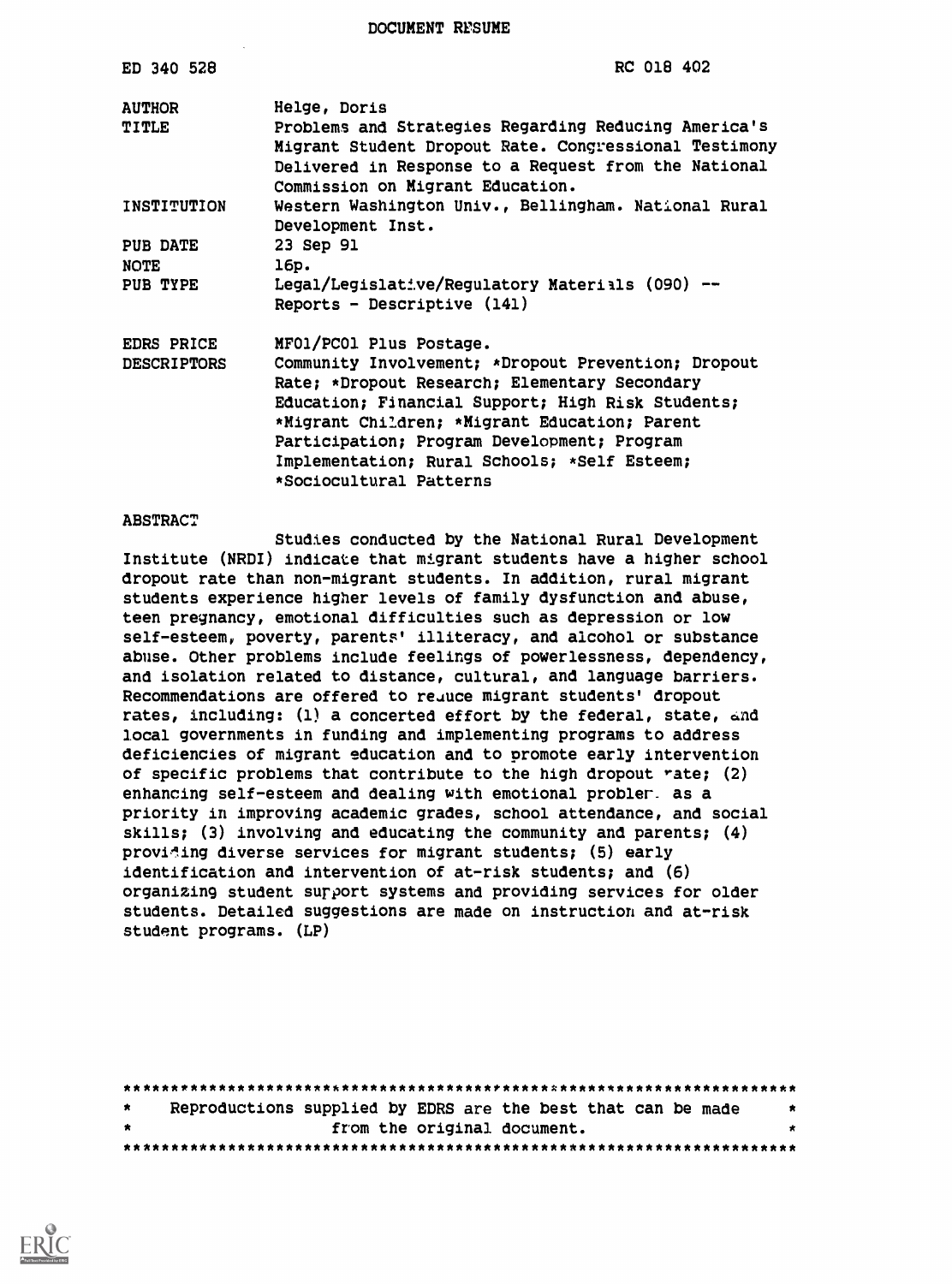1

# PROBLEMS AND STRATEGIES REGARDING REDUCING AMERICA'S MIGRANT STUDENT DROPOUT RATE

# Congressional Testimony Delivered in Response to a Request from the National Commission on Migrant Education

September 23, 1991 Bethesda, Maryland

Doris Helge, Ph.D., Director National Rural Development Institute Western Washington University Bellingham, WA 98225 (206) 676-3576

U.S. DEPARTMENT OF EDUCATION Office of Educational Research and Improvement EDUCATIONAL RESOURCES INFORMATION CENTER (ERIC)

This document haS been reproduLed as received from the person or organization originating it

C) Minor changes have been made to improve reprodujion quality

2 Points of view Of opinions staled in this docu meni do not necessarily represent official OERI position or policy

"PERMISSION TO REPRODUCE THIS MATERIAL HAS BEEN GRANTED BY

<u>)oris Helg</u><br>0  $\epsilon$ 

TO THE EDUCATIONAL RESOURCES INFORMATION CENTER (ERIC)."

**BEST COPY AVAILABLE**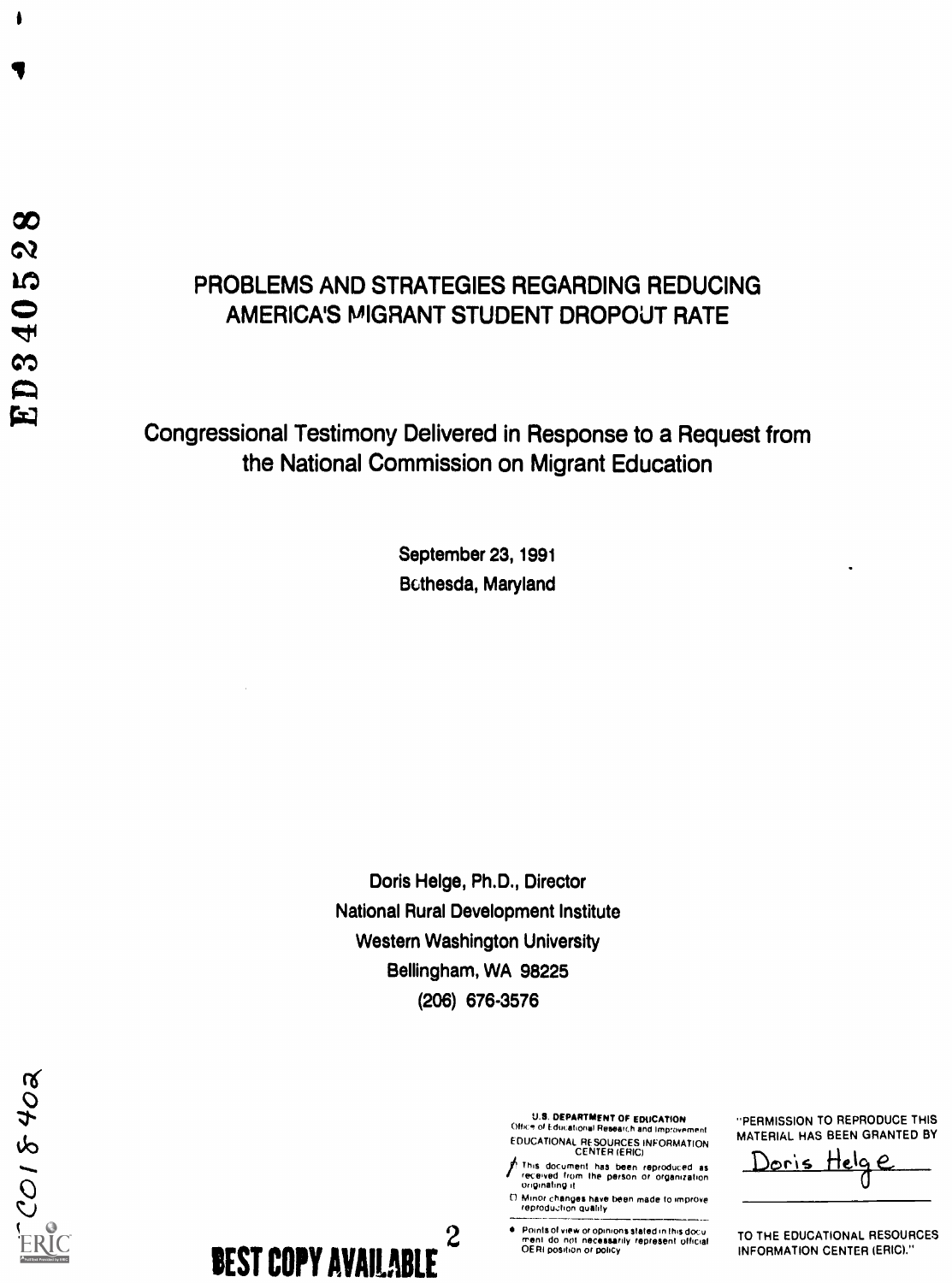## PROBLEMS AND STRATEGIES REGARDING REDUCING AMERICA'S MIGRANT STUDENT DROPOUT RATE

#### DATA SOURCES

Data used in the preparation of this testimony were gathered from national studies conducted by the National Rural Development Institute (NRDI), the National Rural and Small Schools Consortium, and the American Council on Rural Special Education. Studies conducted by the Institute have compared the incidence of various types of at-risk students in rural, urban, and suburban school districts. One at-risk category included in all NRDI studies is migrant students. Other at-risk characteristics include children who are school dropouts, sexually active/pregnant, abused (physically, emotionally, or sexually), substance abusers, depressed/attempted suicide, in poverty, children of alcoholics or substance abusers, in illiterate families, involved with crime, minority and poor, and/or disabled. These characteristics were paired with the migrant data so that relevant trends and issues could be identified.

#### PROBLEMS

Significant findings of Institute studies with regard to this testimcny include the following.

\*The dropout rate for rural students is higher than for urban students.

- \*Migrant students have higher school dropout rates than do non-migrant students.
- \*Rural migrant students experience higher rates of the following:

Child abuse (physical, emotioral, and/or sexual), depression/suicide/low self-esteem, poverty, illiterate parents, school dropout, teen pregnancy, sexually active/pregnant, minority and poor, disability, and/or child of alcoholic or substance abuser.

In a number of NRDI studies, some statistical and the majority of anecdotal data have clearly indicated higher levels of family dysfunction, spouse abuse, and child physical, sexual, and emotional abuse. Most of the school personnel surveyed (as opposed to juvenile justice vvorkers or outreach personnel in migrant areas) did not visit migrant homes. They reported that they felt limited by evidence that they could see on school grounds (versus the empirical data from the home site). Many interviewees felt that the data were under-reported.

Specific problems reported included cycles of poverty, illiteracy, and domestic violence. Other problems included feelings of powerlessness, dependency, and

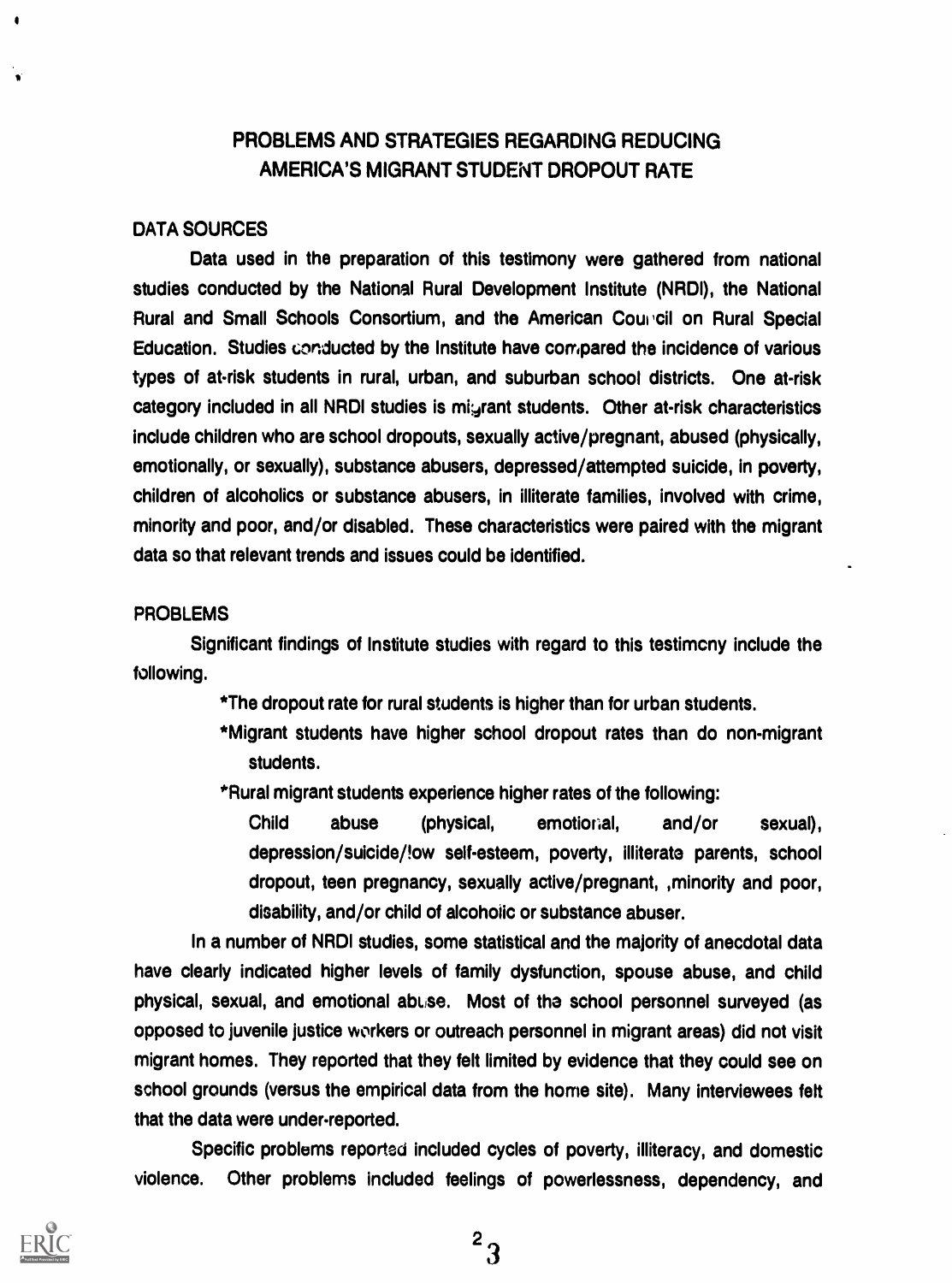isolation related to distance, cultural and language barriers. Although migrant citizens typically have a desire to "take care of their own," problems of individuals in migrant communities are diverse and profound. Cultural barriers include language difficulties, priorities that may be different than those of the mainstream culture, low self-esteem, lack of family and parental involvement in school and other child problem solving settings, and a belief that child abuse is "family business" or a lack of awareness of what is an abusive situation. Frequently, there is also a lack of mainstream culture interest in getting involved in solving problems related to migrant communities. Denial concerning migrant community problems is also typical.

 $\bullet$ 

While there are some benefits for disadvantaged children (including those who are physically or mentally handicapped) in being able to blend into an accepting rural migrant community, these children may not receive services that inspire or empower them to meet their full potential. Even though many migrant communities have a number of social services available, many lack relevant instruction that motivates migrant chileren to prevent drug and alcohol abuse, or motivates their parents to prevent child abuse. Some programs lack the ability to fund bilingual-bicultural staff positions. Many rural migrant communities have comparatively few recreational activities for youth other than sexual activity, alcohol, or drugs.

The fact that many states have recently attempted to raise graduation requirements, and some have linked competency tests to higher standards has proven difficult for many migrant students. In districts that emphasize high test scores, migrant children may be stigmatized or even encouraged to drop out.

Inadequate prenatal care and poor nutrition (partially related to inadequate education), in impoverished areas for children of uneducated teenage mothers, also exacerbates existing problems. The transiency and the uncertainty of where a family will live, in what grade a child will be placed, where children will be educated, and the nature of available health and social services produce tremendous family stresses. Although the Migrant Student Record Transfer System was conceptualized to assist the migrant population and enhance local education programs and classroom teachers, the data system is actually quite limited. Yet, even an exceptional record system would not eradicate social stigmatization, and prejudice. Internally, low self-esteem and other emotional difficulties typically exist and may be reinforced by inappropriate/culturally biased assessment tests, limited English proficiency, inappropriate skill and grade placement, poverty, and poorly educated parents.

As rural school districts across the nation vary considerably in quality and in programming, the availability of quality kindergarten programs for migrant children is

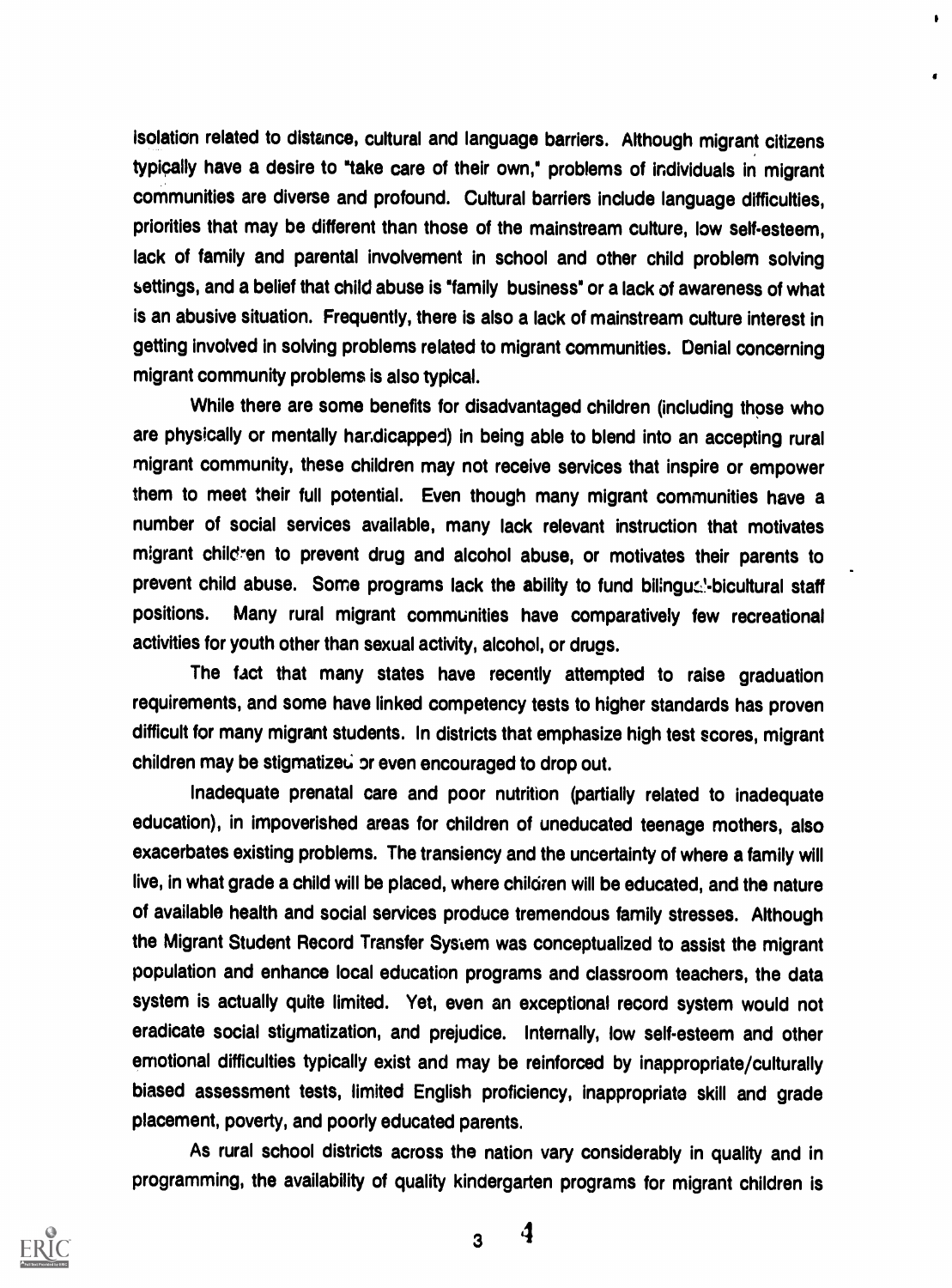uncertain, at best. Unfortunately, frequently the children who need the best possible services at the uarliest ages, frequently do not receive this or receive it in one district but not in other districts in which they become enrolled.

Typically, identification of gifted and talented migrant students is infrequent in rural schools. Although the passage of PL94-142 and subsequent acts, regulations, and amendments have ensured at least an understanding in rural school districts that students with disabilities must be served appropriately, the quality of services varies tremendously from one rural district to the next.

The high migrant student dropout rate, although it has improved nationally in the last few years, is still a devastating problem for rural migrant students. Many drop out to assist in supporting their families, to handle teenage pregnancy, or to meet family and social expectations of a high dropout rate. Limited employment opportunities feed low aspirations and low levels of hope that the future can or will be any different. In communities with long-standing social, educational, and economic problems, some individuals develop low aspirations regarding education, graduation, and employment. Education may be valued, yet not seen as an attainable goal or an essential part of life. Sexual activity, teen parenting, drug and alcohol use, delinquency, and dropping out of school are frequently commonplace. Low self-esteem is accepted (though not necessarily recognized or understood) and pervasive. Students frequently must have much wider ranges of "deviancy" before their behavior attracts the attentiun of the school or community.

At the same time, most of America has recently experienced an explosion of social problems such as increases in drug and alcohol abuse, crime, homeless families, sexually transmitted diseases, the breakup of the traditional American family, "crack" babies, fetal alcohol syndrome, and the HIV virus. Migrant families are frequently the most vulnerable to such extra stresses.

The problems of migrant citizens typically receive inadequate media coverage. They usually also receive inadequate attention by federal and state governments.

The separation of educational and funding acts and systems at the federal and state levels frequently causes problems at the local level. As an example, students served by programs under the Education Consolidation and Improvement Act of 1981 are separated from students labeled as "special education students". Many districts experience difficulties regarding regulations requiring the separation of Chapter I or Title VII bilingual programs and special education. Many migrant students exhibit characteristics of disabilities  $and$  "at-riskness." A funding/programmatic separation frequently inhibits collaborative problem solving and service delivery. This is particularly



4

 $5\overline{)}$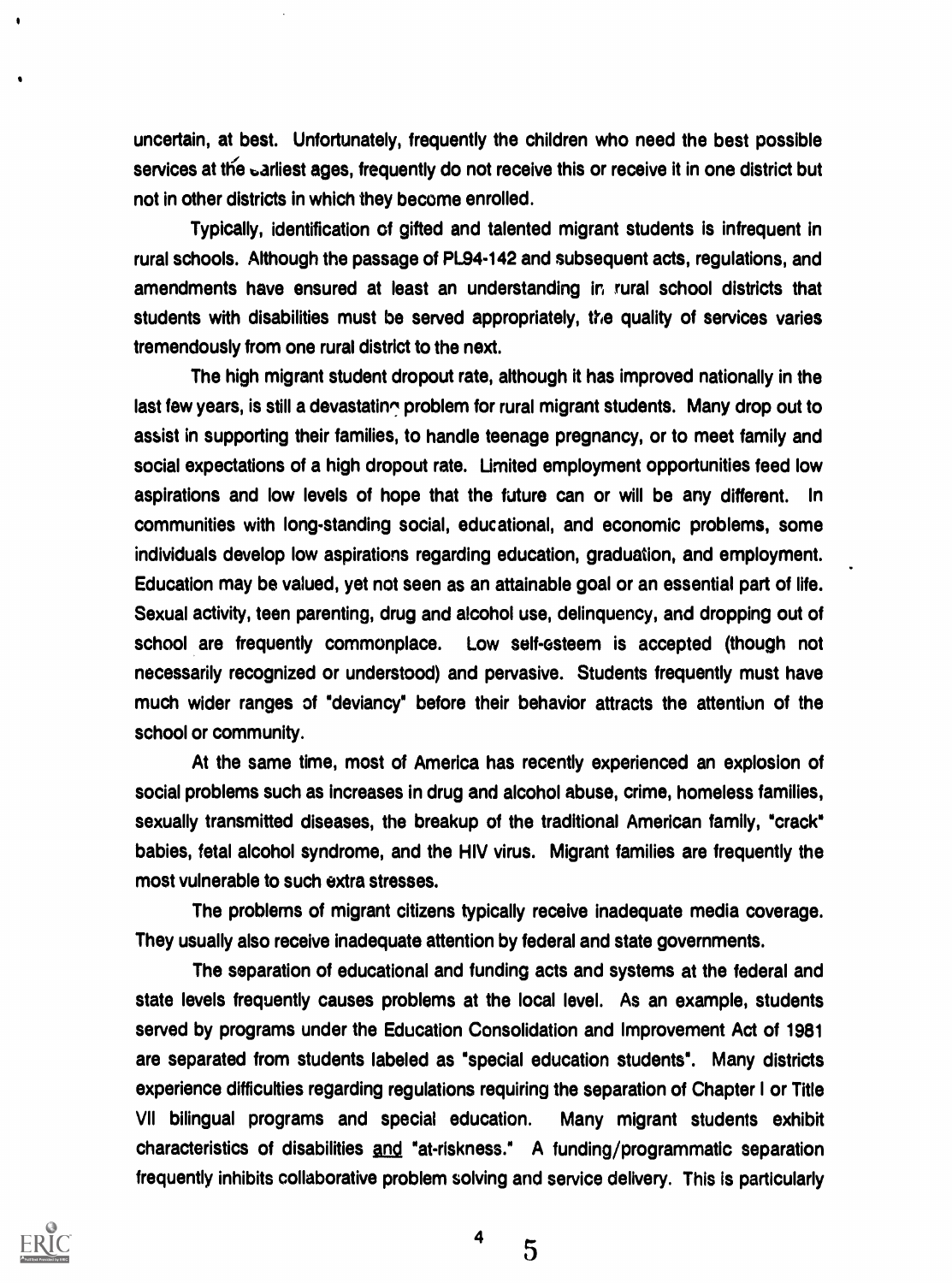detrimental as most students who exhibit one at-risk condition exhibit at least one other.

 $\bullet$ 

### THE IMPORTANCE OF SELF ESTEEM

National studies have repeatedly indicated that at-risk students typically have low self-esteem and that self-esteem is related to academic grades, school attendance, and social skills. The preponderance of literature concerning migrant communities and migrant education emphasizes low academic grades, school attendance, and social skills. Enhancing low self-esteem and addressing other emotional problems should be a national priority regarding assisting migrant students.

There is also a clear link between high self-esteem and positive academic grades, school attendance,and social skills. Most human behavior is emotionally based, and individuals with serious emotional overlays are unable to learn effectivelv. Poor self-esteem is linked to at-risk conditions including teen pregnancy, delinquency, depression, substance abuse, dysfunctional families, and child abuse.

The effects of dysfunctional families on migrant students include the 'damaged goods" syndrome; feeling of ;solation, shame, guilt, self blame, and depression; difficulties with trust and intimacy; acting out; lack of self control; drug use and abuse; running away; low motivation/amotivational syndrome; teen pregnancy; dropping out of school; and suicide attempts.

School dropouts who are pregnant teenagers frequently (via national studies) state that their pregnancy is related to low self-esteem and the desire to "create someone who will finally love me." Teenagers who value themselves and feel a sense of personal power value their future and do not endanger it by becoming pregnant, engaging in drug or alcohol abuse, delinquency, or unsafe sexual practices.

The problems of child abusers, victims of abuse, dysfunctional families and persons with low self-esteem are interrelated. The generation of solutions will require interagency and community collaboration. High self-esteem can actually be a social vaccine against the lures of crime, violence, substance abuse, teen pregnancy, child abuse, welfare dependency, and educational failure.

#### **RECOMMENDATIONS**

The following recommendations are offered in response to the need to reduce the rate of migrant student dropouts. This reduction is directly related to the cycles of hopelessness, powerlessness, dependency, teenage pregnancy, poverty, illiteracy, domestic violence, child abuse, and cultural and language barriers.



5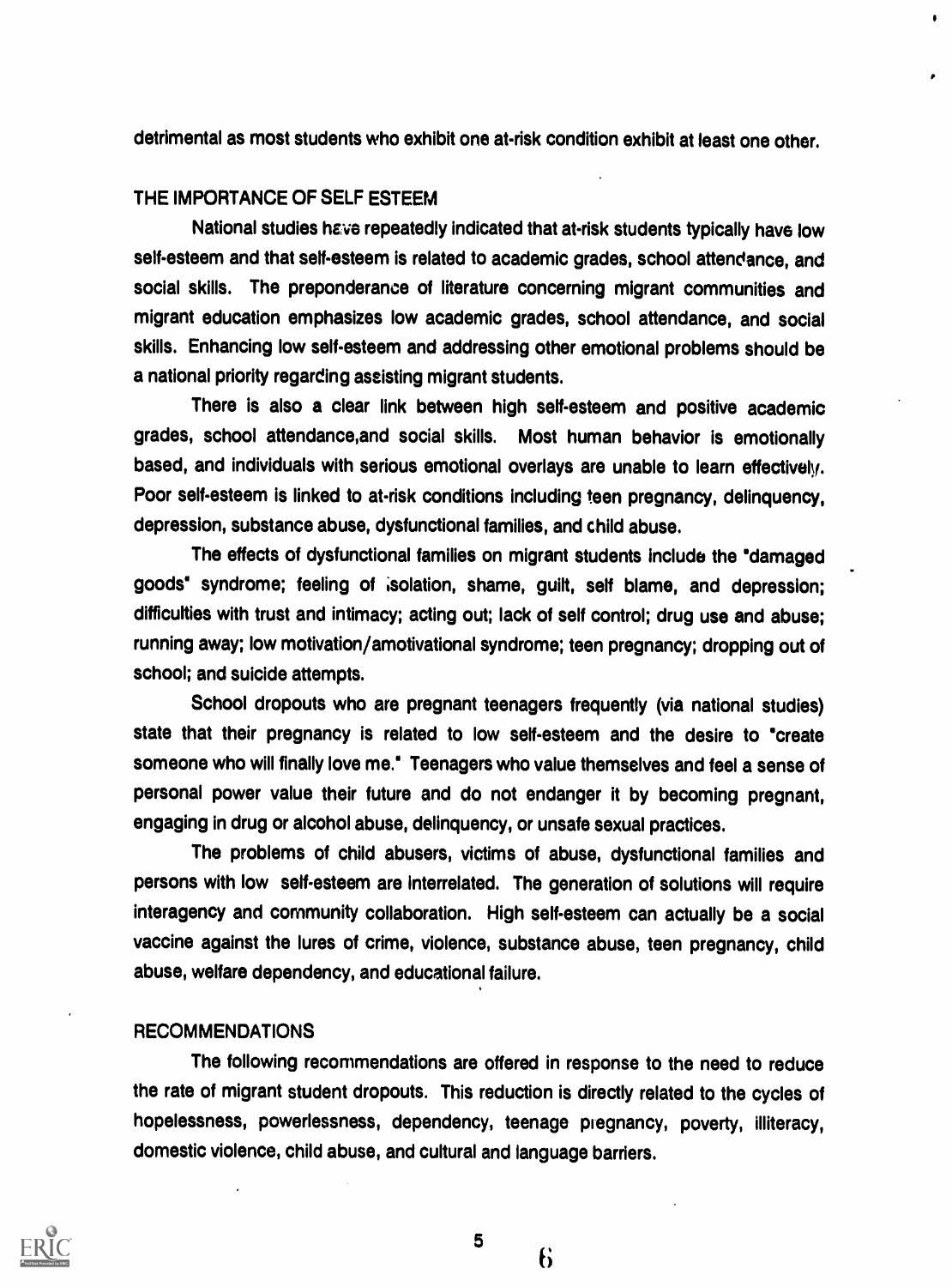\*Federal and state governments must recognize the extent to which migrant students are at-risk. Intra- and interagency efforts should address collaborative problem solution. Federal and state initiatives should be analyzed regarding their ability to address the needs of migrant students who are at-risk. Federal and state funding ;or migrant students should be equitable to that fo; non-migrant students.

\*States should assess the preservice taining of teachers and related social service and health personnel concerned with migrant students. Major efforts should occur to recruit and train bilingual and bicultural staff who are sympathetic to the specific needs of migrant communities and migrant students at-risk. Preservice and inservice training should address the needs to empower migrant families and children, increase the parental sense of comfortableness with school and suppo.1 systems, and enhance parental involvement in schools.

\*At the local level, collaboration should involve state and local education agencies, university training programs, social agencies (education, foster care, health, counseling, job training, juvenile incarceration, nutrition, prenatal care, and others). Existing rural outreach systems such as cooperative extension and public health agencies, civic groups, parents, and volunteer organizations should be involved in program planning and implementation. This should involve those that are rural specific (e.g., 4-H) and those that are not (e.g., Girl and Boy Scouts).

\*lnservice education should include training regarding use of the Migrant Student Record Transfer System (MSRTS), and ways this can assist the migrant population, enhance local education programming, and assist classroom teachers. The MSRTS should be fully computerized and focus on the exchange of information that will benefit migrant students. Only student health and education data should be transferred, and this should be accomplished in a timely and efficient method. Direct service providers should have easy access to essential student data. Procedures should be established and implemented to ensure confidentiality, accuracy, and completeness of student information. Culturally sensitive methods of educating parents about the content of a student's record, and their right to review that information, should be implemented.

\*The link between high self-esteem and positive academic grades, school attendance, and social skills should be clearly recognized. The link

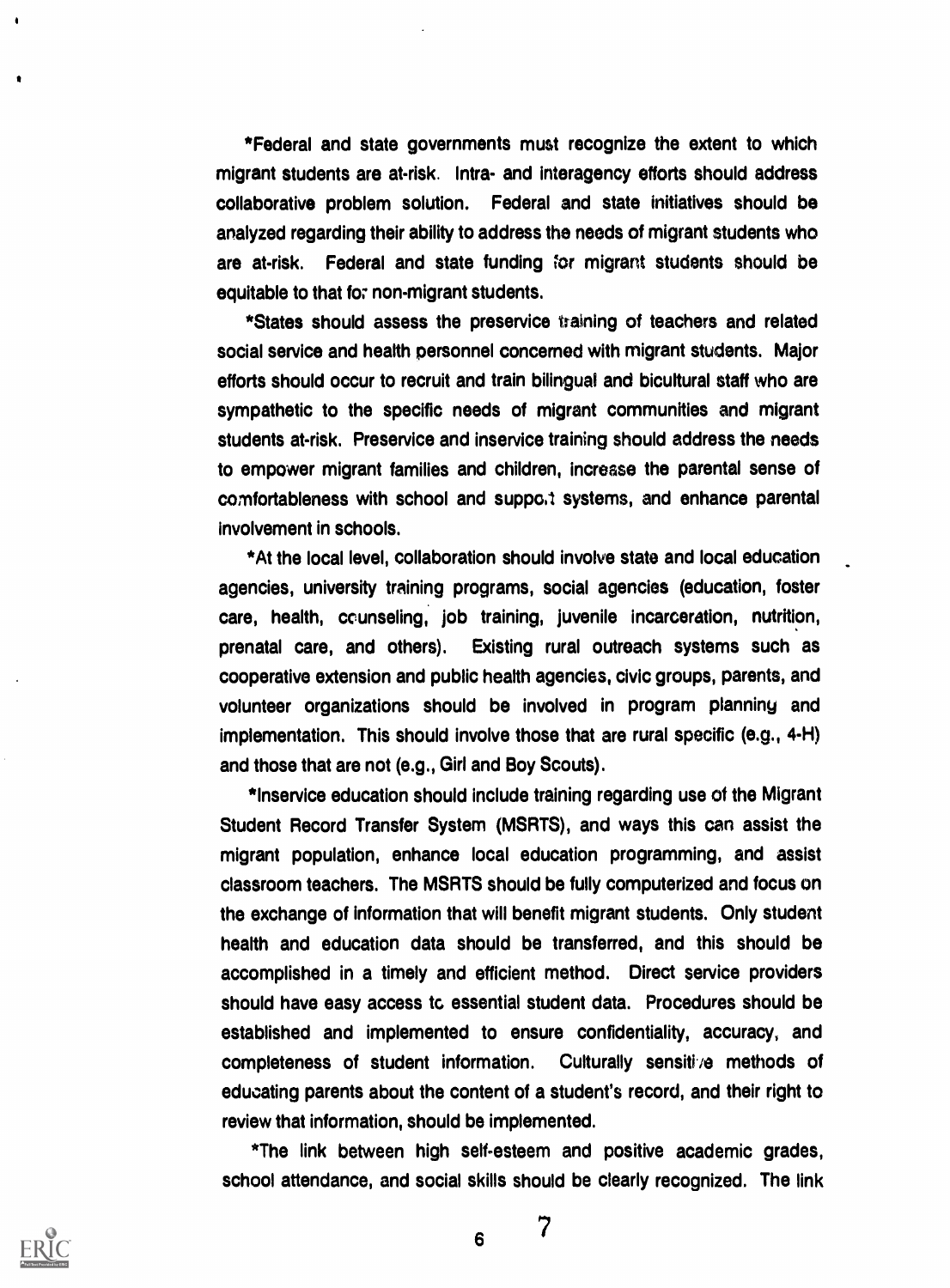between poor self-esteem and at-risk conditions (e.g., teen pregnancy, delinquency, depression, substance abuse, dysfunctional families, etc.) should also be recognized. High expectations should exist for student attendance, academic achievement, and behavior, and student efforts to achieve in these areas should be well supported.

\*While migrant students need and deserve academic tutoring, mentor programs, bilingual-bicultural staff, career guidance, counseling and vocational educatior , health and social services, and other support systems, the most basic ingredient to changing the serious problems of these at-risk students, their families, and communities is to consistently enhance selfesteem. This will eventually reduce the cycle. Academic basic skill instruction and enrichment (including field trips and cultural events), E.S.L. instruction, placement options (e.g., home study, residential, or commuter programs), and G.E.D. preparation should be part of a comprehensive educational approach.

Parents, teachers, other service providers, and community members need to learn skills that enable students in pain to identify and express their feelings, validate themselves, and gain a sense of self-worth and personal power. Parents, teachers, and other service providers also need to learn to acknowledge their feelings and validate their point of view.

A basic key to helping at-risk students is to educate parents, teachers, and other service providers to communicate better with children and become attuned to problems before they become crises. In addition, wellcoordinated bilingual-bicultural services need to be available including child care, counseling and referral to social service agencies, self-concept development, stipends, and transportation.

\*Holistic program approaches should be planned that address the emotional, academic, physical, and social needs of at-risk students and involve families in program planning and implementation. The use of nontraditional methods of instruction to assist students in pain to address emotional issues should be used. For example, with drama, students can act out their feelings. They can also experience for the first time how a selfconfident person feels/acts. The use of physical activity such as tai chi, karate, or yoga can put students in touch with their bodies. This is particularly effective for students who have been sexually/physically abused

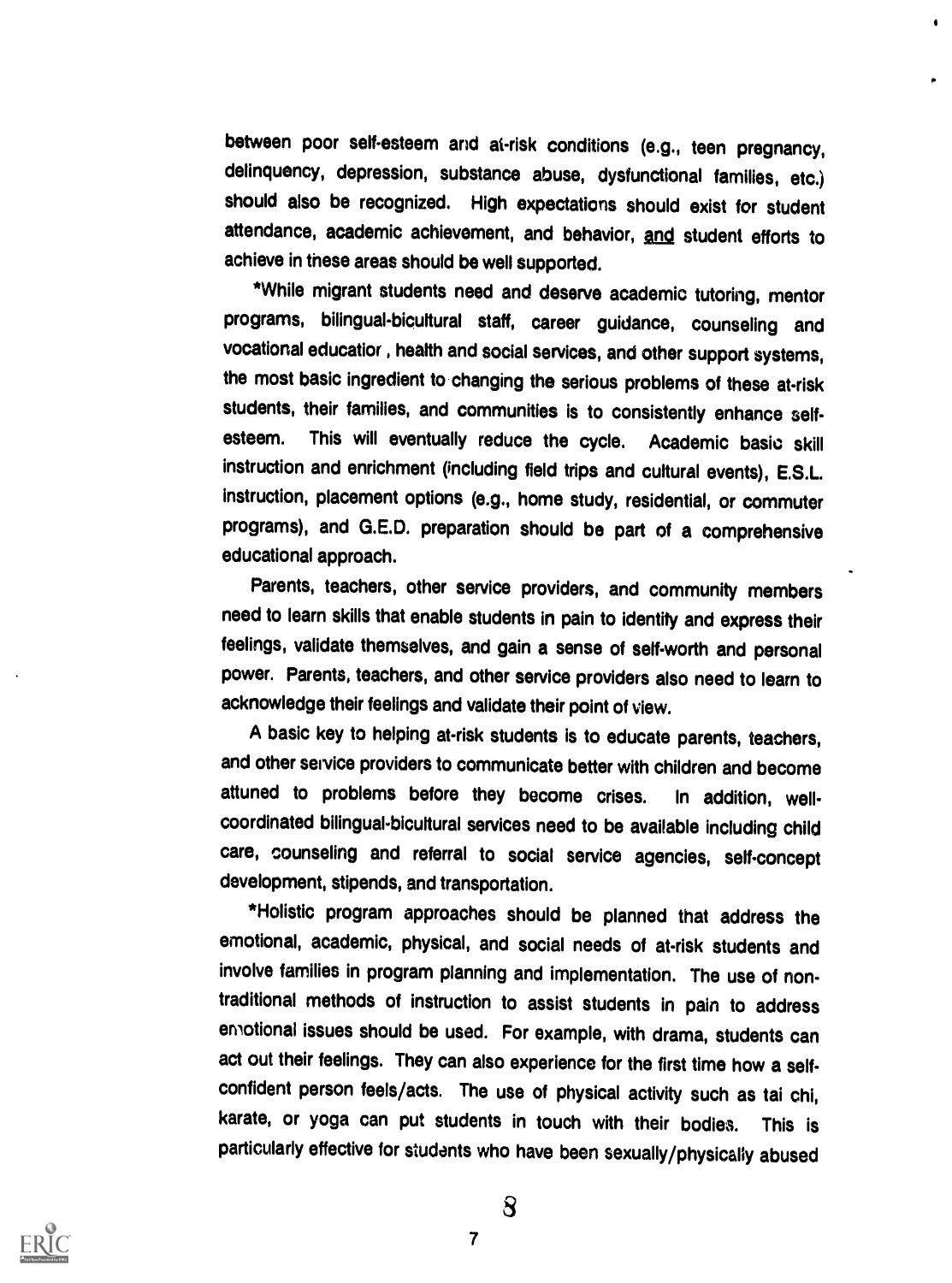and who have lost body awareness. Movement, dance, art, and music therapies have also proven to be helpful.

\*Early identification of at-risk conditions (definitely pre-kindergarten), in ways that protect student confidentiality, should be a priority. Early intervention should include adequate prenatal care as well as preschool programs. Attention to nutritional needs and nutritional education should be ongoing.

\*Special efforts to identify migrant students who are gifted and talented and to serve them appropriately are essential to break the migrant cycle. Such individuals can serve as positive role models for other students. Identification and appropriate services for migrant students with disabilities is also essential.

\*Schools should structure ongoing student support systems such as peer, teacher, and administrative buddy systems and school building case management teams. In addition, regional Upward Bound programs should be contacted as additional sources of role model material. For example, short v:deotaped presentations by university students with migrant backgrounds are effective when distance and/or time schedules mitigate against personal contacts with effective role models.

\*Full services for older students and for school dropouts are essential, including High School Equivalency Programs (HEPs) and programs to reconnect migrant dropout youth with educational and vocational programs, hot line counselors, and motivational letters and newsletters. Home-study G.E.D. courses can at least partially alleviate a lack of transportation and child care, rural isolation, and negative school experiences. Family literacy programs designed to meet the educational and social service needs of the entire family through G.E.D. and E.S.L. instruction, citizenship/amnesty classes, and information, are also important.

\*Dropout retrieval programs should include academic instruction, vocational training, and support services. Work-study programs can help students develop new occupational skills and can couple education with the income these students need.

\*Vocational training should include career awareness, Job placernent, post-employment counseling, and vocational courses.

\*Extensive efforts should be made to support students so that, whenever possible, their grade placement is at their chronological age level.

9

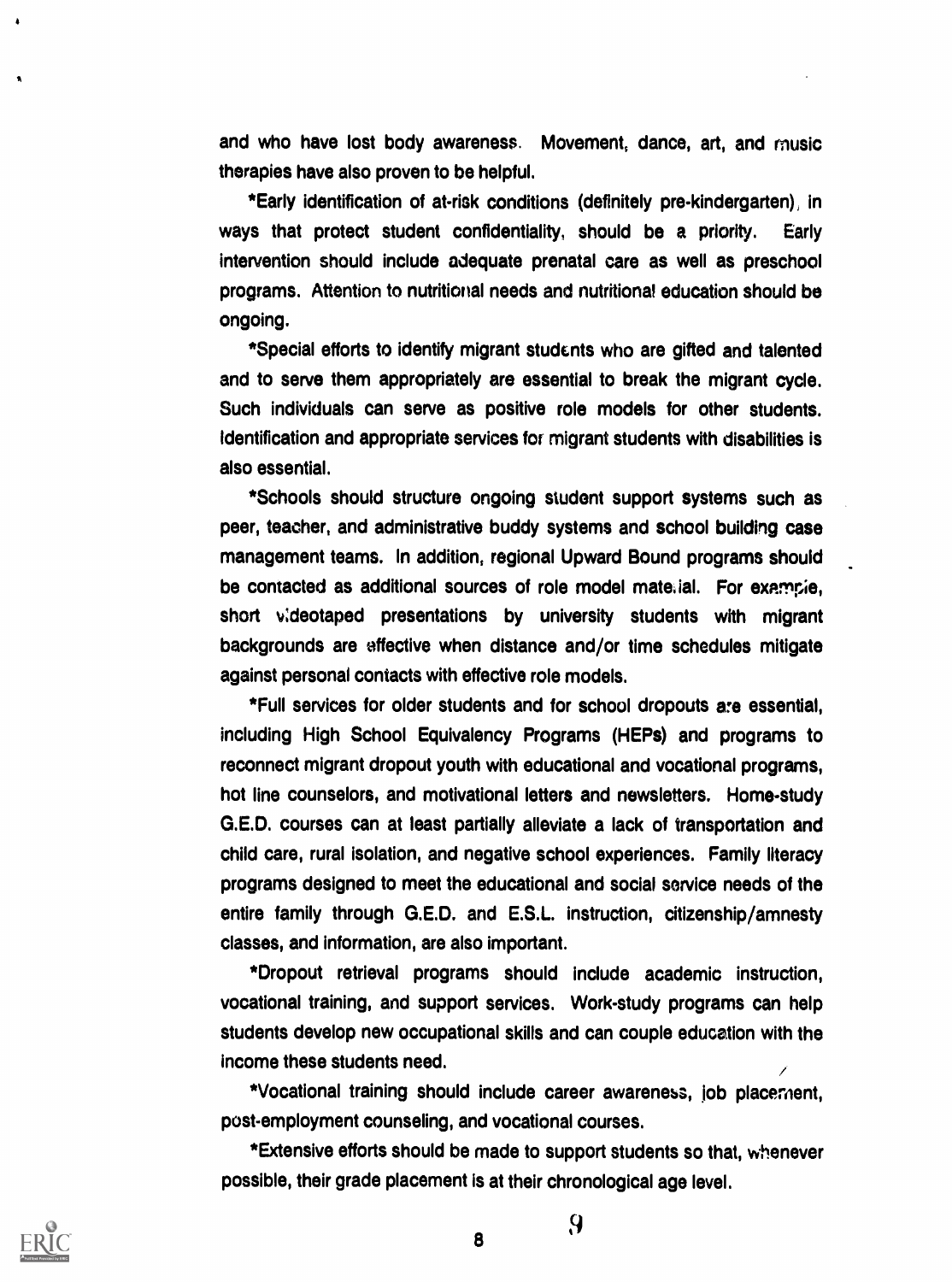\*Collaboration between school building personnel and social agencies involved with the child should occur in ways that protect student confidentiality. Partnerships with other community resources including social agencies, businesses, the justice system, employment trainers, J.T.P.A., and rural outreach systems including public health systems and cooperative extension services should occur on an as-needed basis.

\*Program evaluation should be on-going (formative) and longitudinal.

\*Academic and social development programs should be structured to ensure that students will experience success when possible, to help them realize that this is possible for them. Attempts should be made for this to become self-perpetuating.

\*Information should be gathered and nationally disseminated regarding effective programs for migrant students and their families. Effective training approaches for school personnel, related staff, and parents should also be disseminated. Avenues for this should include the National Commission of Migrant Education, the ERIC Clearinghouse on Rural Education and Small Schools, and the ERIC Clearinghouse on Bilingual-Bicultural Education.

\*Schools and other service agencies should consider the need to train all personnel regarding techniques of working with migrant students at-risk. Some of the techniques that work well with low self-esteem students can be used to enhance the self-esteem of students who are not at-risk. Because this will aid our entire society, it could become a school theme and therefore less stigmatizing to migrant students. Teachers may be more motivated to learn the techniques if they understand that learning to work with at-risk students will teach them how to individualize their responses to all students, within large and small group settings.

\*Staff inservice and university preservice training should focus on approaches of identifying and working with at-risk students. Parents, foster care, and community agency personnel should also learn techniques so they can effectively listen to students and assist them in feeling their feelings.

\*Inservice and preservice time should emphasize processes of enhancing student self-esteem and include methods of developing interdisciplinary assessment and intervention teams. Assessment tests and other instruments should be as culturally sensitive and relevant as possible, and testing personnel should have bilingual, bicultural abilities. Teachers and other service personnel should be trained to work with families,



 $\sqrt{9}$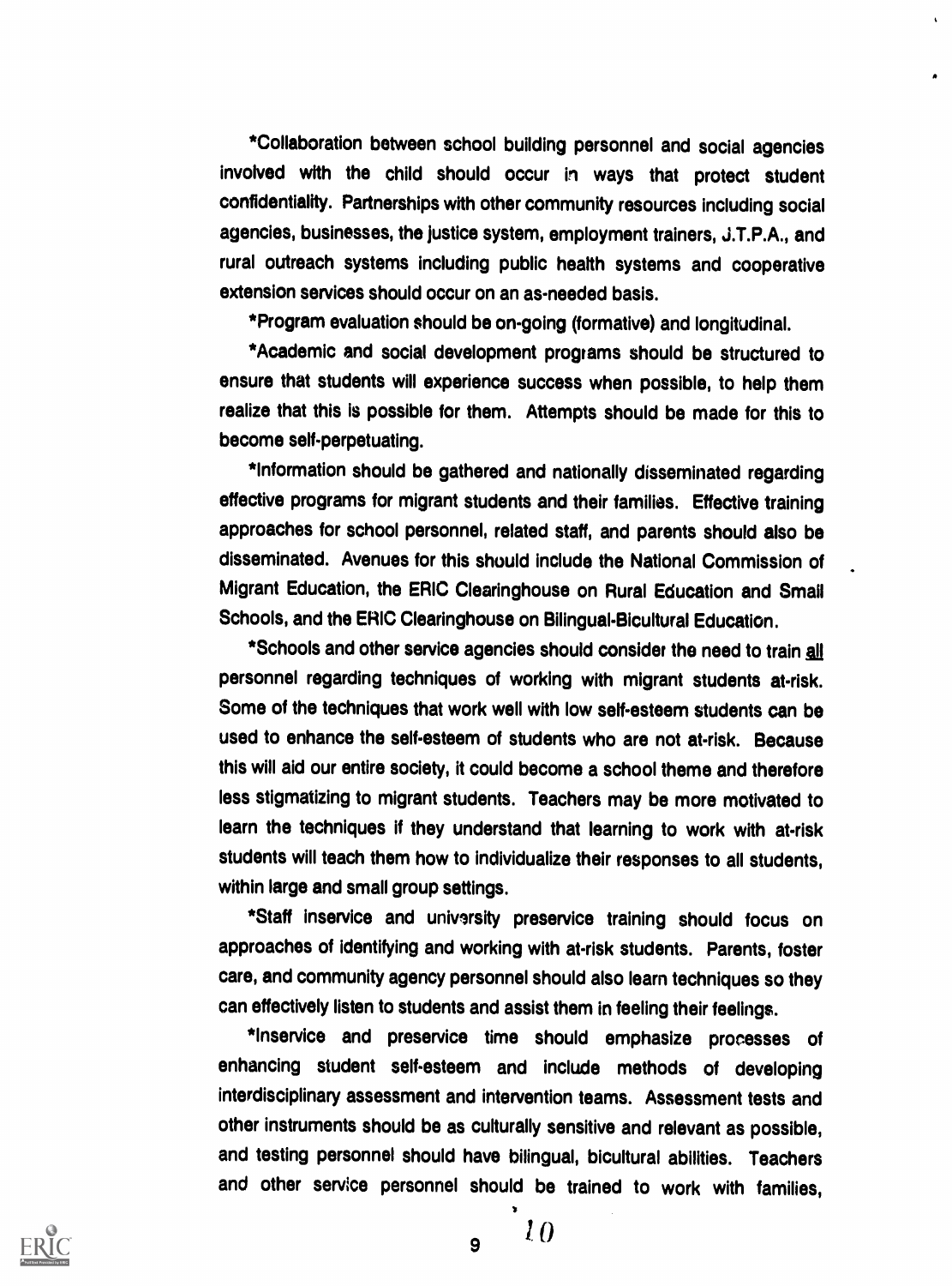community agencies, and all students regarding the emotional needs of atrisk students. Each person attending inservice should be encouraged to take their knowledge back to other personnel in the school and to parents.

\*The first priority must be the immediate welfare of the student. Teachers, other service personnel, school board members, administrators, and others must understand that the worst thing that they can do is to ignore students' problems.

\*Preservice and inservice instruction should address:

- $\sim$  Problem recognition
- Methods of identifying at-risk students (as early as possible and with confidentiality)
- ~Development of relevant school policies (with community participation)
- $\sim$  Resourges available for prevention and treatment
- Methods to develop student and parent self-esteem as a prevention and intervention mode
- Effective use of the MSRTS
- Academic assistance programs and techniques
- Vocational assistance programs and techniques
- ~Social service assistance programs and techniques
- $\sim$ Interagency collaboration
- $\sim$  Interdisciplinary, holistic intervention approaches
- \*At-risk student programs should include:
	- ~Academic services including mentoring and tutoring
	- Vocational education
	- ~Counseling
	- $\sim$ Transition programs
	- $\sim$ Family involvement
	- Community-business-school-social agency partnerships
	- $\sim$  Community mental health services
	- Comprehensive health services
	- $\sim$ Sex education
	- $\sim$  Drug and alcohol abuse education
	- ~Bilingual, bicultural context
	- $\sim$  Nutrition and nutritional education
	- $\sim$ Ongoing peer and teacher support systems



 $^{\prime}1$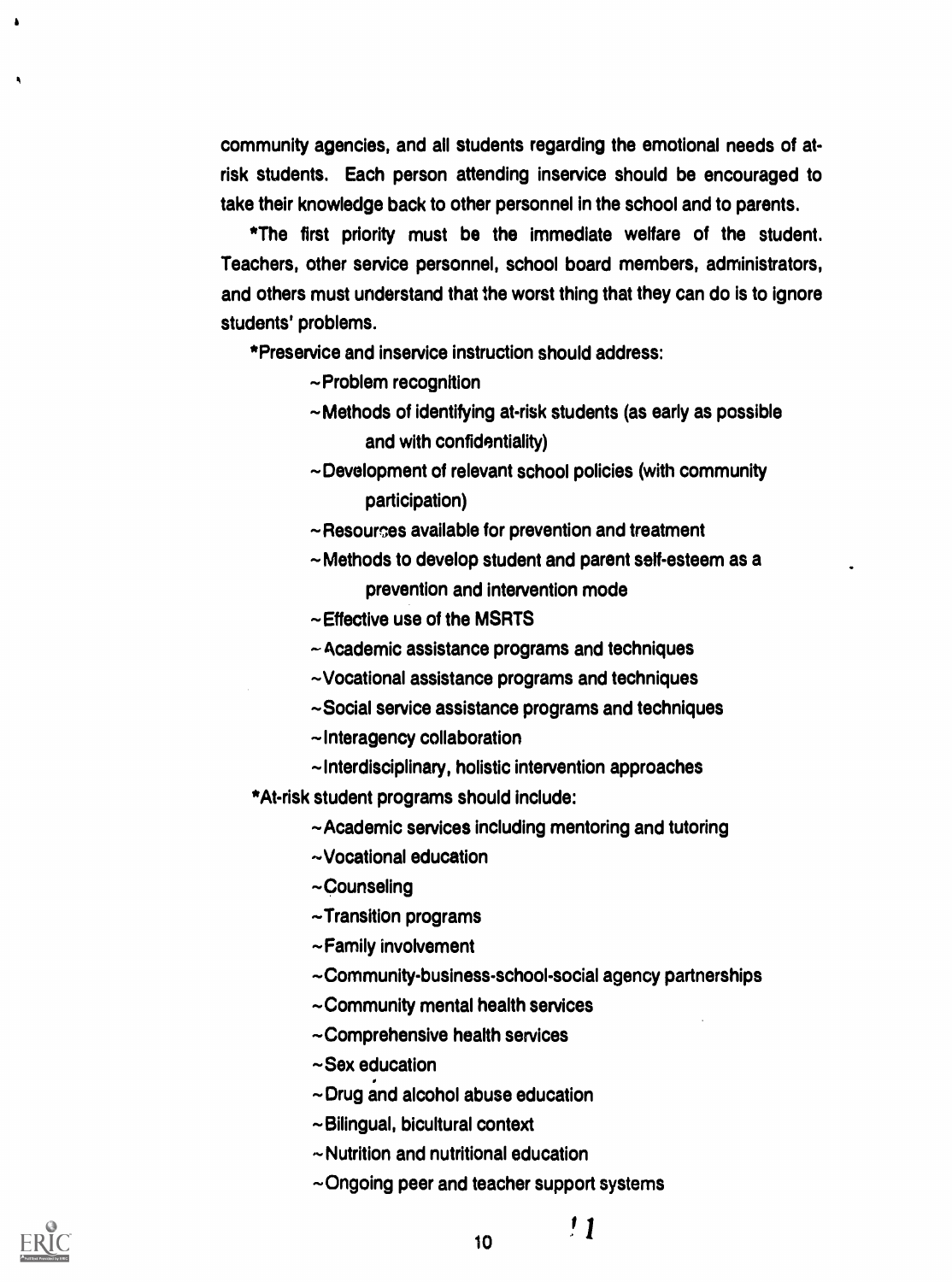Career counseling

Creative arts

Physical education

\*Goals for student development should include the enhancement of the following areas:

~Academic abilities

~Self-esteem

~Ability to self-nurture

 $\sim$ Sense of identity

Ability to identify external support systems and other resources,

 $\epsilon$ 

in a variety of diverse communities

 $\sim$ Internal motivation

~Sense of responsibility for individual's actions

Control over individual's own life

~Physical abilities

Career/vocational goals

In addition, student programming should cover the following aspects of healthy living.

~Self-acceptance and change

 $\sim$  Discovering individual goals

~Being responsible for ones' own behavior

Determining one's choices

Acknowledging how individuals allow their thoughts to control them.

~Benefits of cooperation versus the need to be "right"

 $\sim$ Dealing with feelings:

Identifying them

Understanding their importance regarding controlling

one's life

Having feelings validated

Effectively dealing with them

Accepting things one doesn't like and changing what one can

 $\sim$ Using effective communication skills:

To say what is needed/wanted

To deal with angry peop:e



11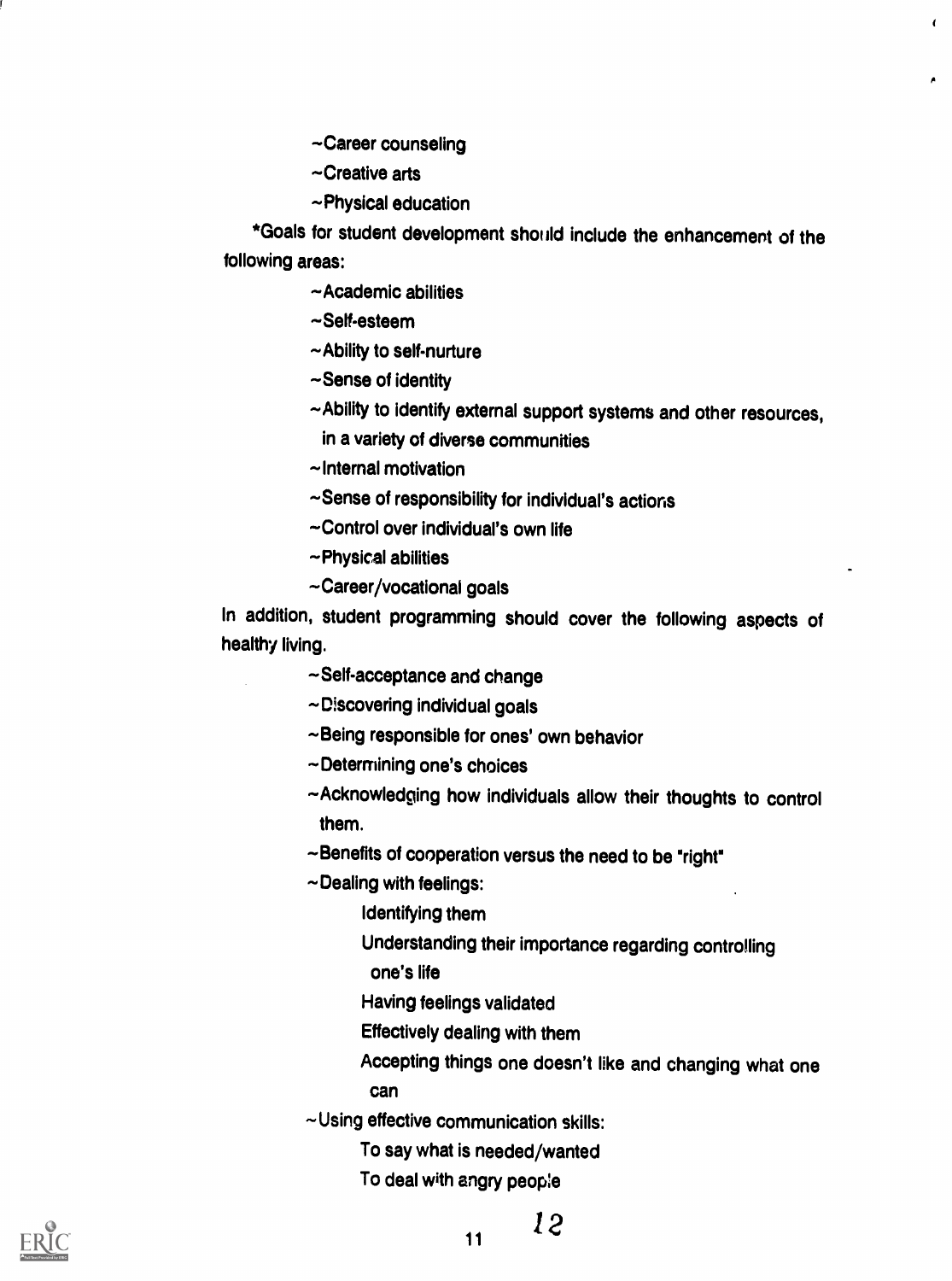- To avoid manipulating others or being manipulated when one is angry, hurt, or sad
- $\sim$  Awareness that individuals typically get what they expect (regarding achievements, rewards, joy, and disappointments)
- -Developing positive relationships with peers, parents, authority figures, and those of the opposite sex

\*School personnel must communicate high expectations and provide comprehensive academic and social skills curriculum, indicating to students that what they learn is relevant to their lives. Teachers must provide ongoing evaluation and start students off with successful experiences. Students should be challenged to apply skills in a range of ways and take responsibility for their own learning, whenever possible.

\*Teachers and other service providers must learn to deal with the more covert/difficult situations such as knowing when students' actions are affected by alcohol or drug use. This might include students whose longterm use of drugs or alcohol has left them without motivation for learning, or students who are so depressed they are simply biding time until the school drops them, they quit school, or they attempt suicide. Symptoms such as high absenteeism, frequent tardiness, amotivational syndrome, manipulative behavior, mood swings, and denial must be dealt with even though they are difficult. To follow a student's lead and buy into the denial of the students' parents or other teachers is to condone this behavior and allow it to continue to the detriment of the student and the general school community.

\*An effective student assistance program should be established in which teachers and related professionals become part of an assessment team that looks at the behavior of students who are having difficulty in school. Personnel who are part of this team should be sensitive to the unique needs of migrant students and their respective cultures and language. Health, absenteeism, change in performance, and classroom conduct are among the behaviors that should be evaluated. School personnel must be trained and supported regarding recognizing and reporting child abuse.

\*Assessment processes should be completed by the student's teacher, counselor, nurse, other related services personnel, administrator, and parents (when possible). This gives the assessment team a tool with which to evaluate the student. This information will more readily enable the school to address with parents the issues involved in the at-risk situation. This type



Ń

! 3

 $12<sup>2</sup>$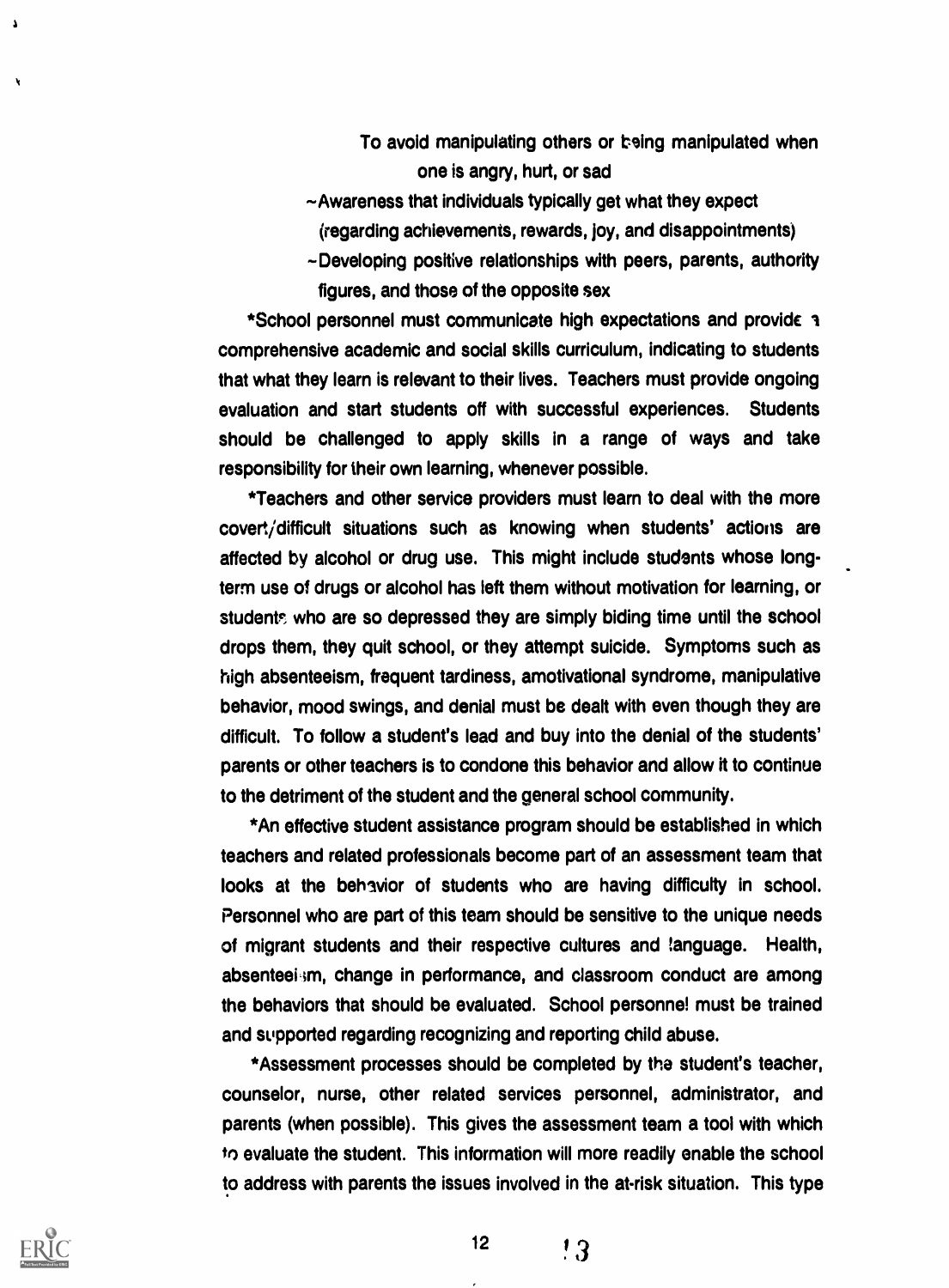of confrontation or intervention will be helpful in breaking through both parent and student denial.

 $\mathbf{r}$ 

\*It is essential that the community, including parents, social agencies, businesses, and civic and volunteer organizations, be involved. All community resources are required to handle social problems such as those involved with at-risk conditions. It is important that all techniques preserve student confidentiality. As vocational education is essential in a dropout prevention program, school-business community partnerships are imperative.

Mentoring can be a volunteer program involving businesspeople, college and high-school students, and community members as role models who help students to begin to envision their own futures and to provide muchneeded caring ard support.

The entire community-- businesses, the justice system, job training/employment agencies, the medical profession, child welfare agencies, police, churches, media, civic groups, and legislators must play a part.

\*Parents are an essentia! resource in program planning and implementation. Particularly in low income migrant communities, they can approach other parents, community groups, and school employees. Resoarch has indicated that students whose parent are involved in their child's education achieve at a higher level than those whose parents are not involved. Siblings can often reach students who will not listen to anyone else. In some cases, families will be in denial (e.g., alcoholism, abuse, or attempted suicide). In such cases, the school and community must help parents understand that denial is, in essence, condoning behavior and allowing it to continue to the detriment of the student. It is especially critical to involve parents of students in dysfunctional family situations if at all possible. Frequently, rural family members will listen to their peers (e.g., neighbors, cooperative extension workers, or extended family members) more easily than they will to school personnel. Thus, all natural outreach agencies or unique rural resources should be invoived (e.g., indigenous leaders, agricultural clubs, natural community communicators, 4-H clubs, mail carriers, cooperative extension, public health workers, etc.).

\*Teachers, other service providers, and parents must understand that intervention regarding a "primary" disability can occur via addressing the



 $13 \t14$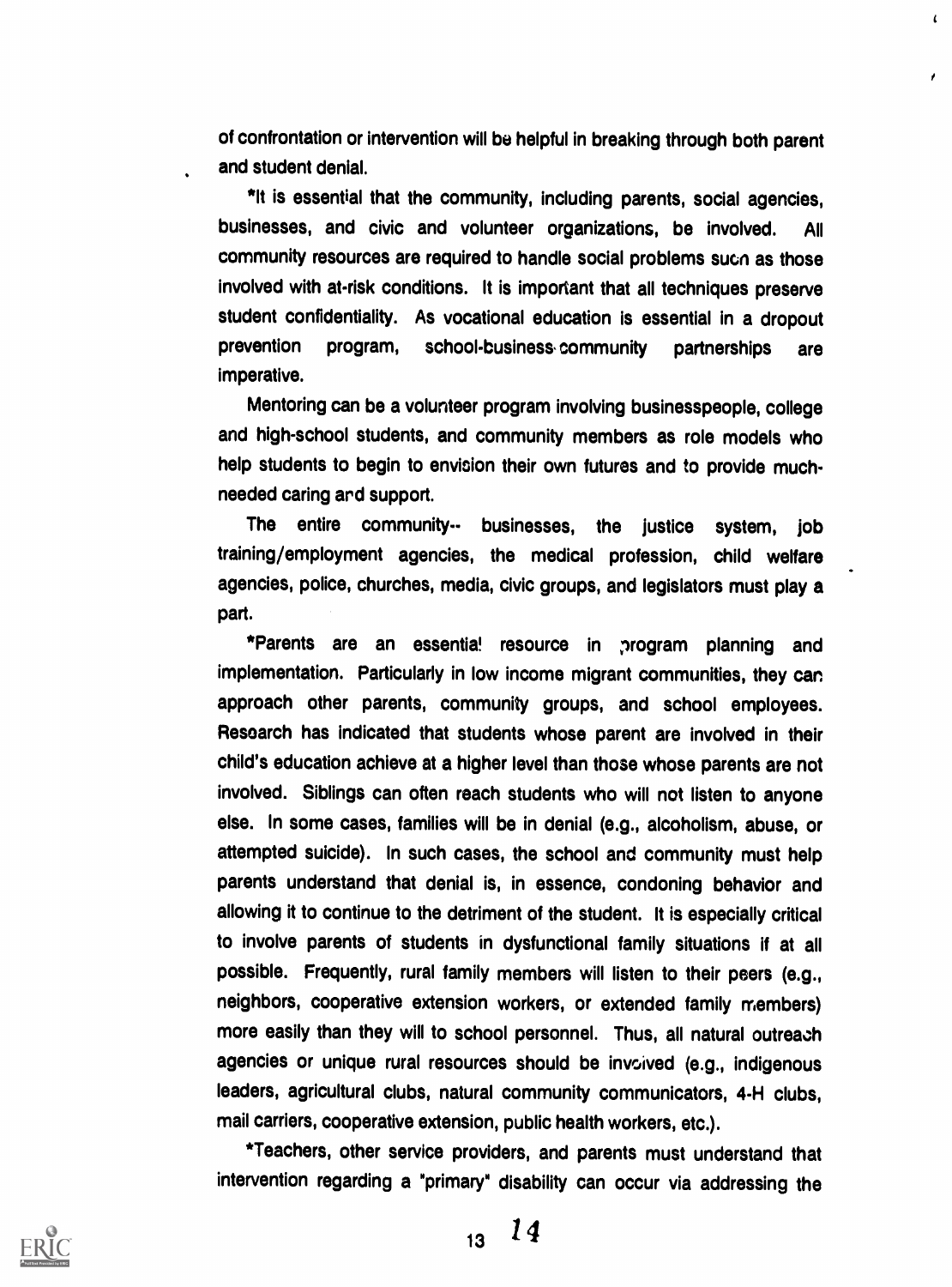"secondary" disability, the emotional overlay. There must be an understanding that students with serious emotional difficulties are generally unable to focus on learning.

\*Communities should plan alternate entertainment experiences for students, especially in areas with high rates of adult alcoholism and heavy teenage drinking. Parents and/or indigenous leaders should be involved in program planning regarding sex education and other potentially controversial issues, so that program implementation is well-received. Indigenous citizens should also be involved in discussions of and planning to prevent child abuse and domestic violence. Such efforts will increase community awareness of social problems and expectations for student performance within that community.

\*It is essential that the entire community be educated regarding all of the factors in at-risk situations for migrant communities. This will ensure that many unfc tunate situations do not occur and will help in ameliorating current ne<sub>3</sub> ative conditions. The active involvement of local leadership could actually initiate change in the usually deplorable housing and other circumstances of migrants. Community education might occur via town meetings, interagency presentations, and involvement with social and fraternal organizations. In small rural communities, presentations may occur at local welcome wagon, garden club, or 4-H meetings; or at county fairs. Presentations should be bilingual and should be sensitive to cultural issues. Advanced technologies can be used, such as satellite training or informational programs regarding recognizing and dealing with factors such as poverty, illiteracy, domestic violence, teenage pregnancy, and child abuse.

\*Private sector monies to fund migrant education services and projects must be identified and used to supplement federal programs and funding. (This is the most underutilized potential funding source).



λ